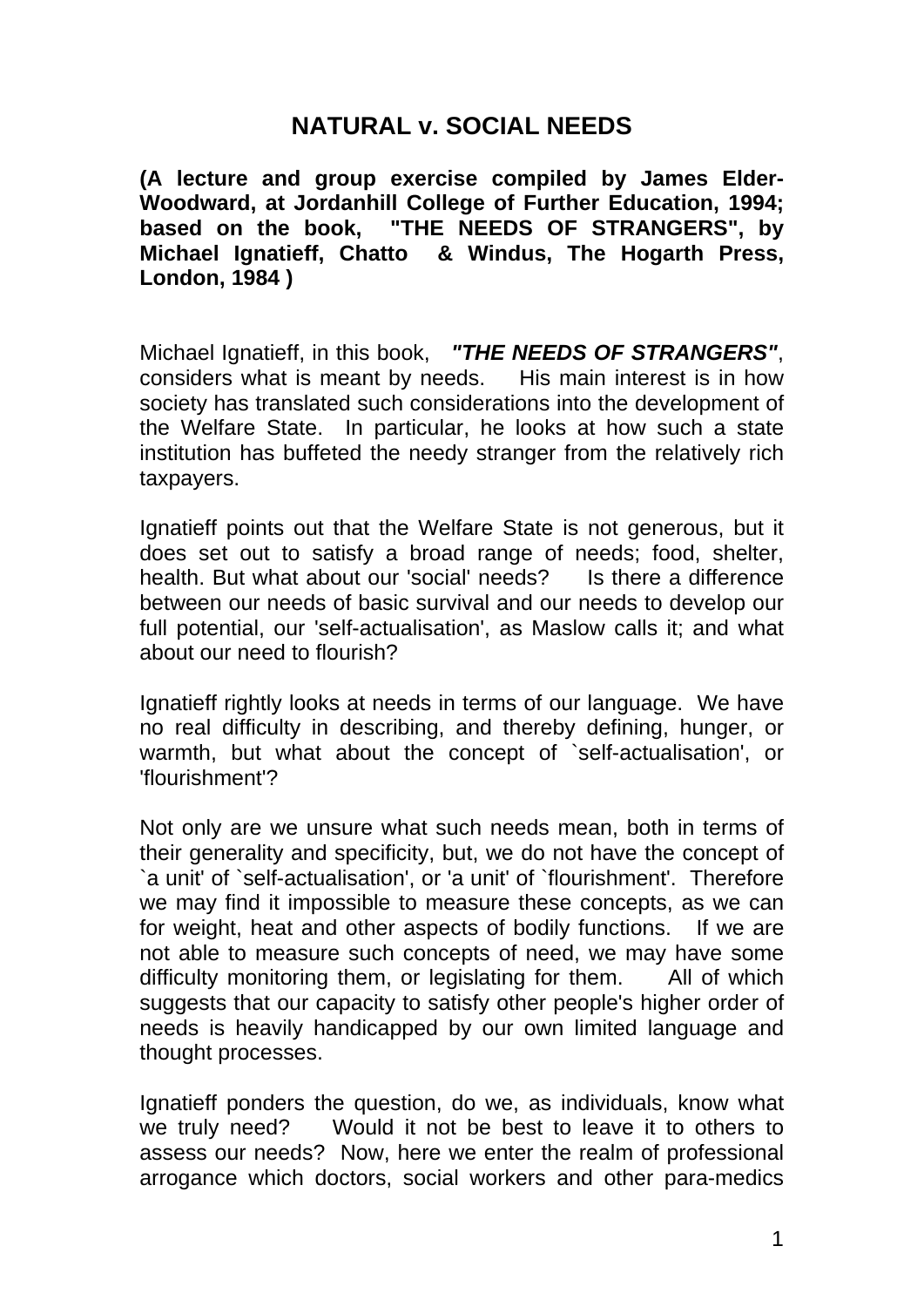tend to have in decreeing that they can "objectively" define what others in their care need.

Later on Ignatieff argues that the claim of need highlights the relationship between the powerful and powerless human. Ignatieff says a claim of need should be taken on trust, because without trust the world would be a murderous and pitiless place. Therefore, the powerful, e.g. politicians and professionals, should accept the value of self-defining need, or `felt' need; for, "without trust, there is mere oppression",

But first, Ignatieff, discusses the political arguments over the language of needs versus the language of rights; the debate between personal freedom and the collective good. This, he reflects, is the contradiction at the heart of the welfare state. Rights to services do not equal needs for individual dignity, respect, or love.

Treat people as individuals, thereby giving each their place and respecting their distinct characteristics; and you treat people unequally. Treat people as members of the same genre, homo sapiens, without recognising their individual differences and unique place in the family, or society at large; you, thereby, treat them equally.

However, treating everyone the same, often ends in treating them like things. This may be why disabled people feel nurses and residential care workers, generally, make such poor personal support workers. There may be several factors leading to such opinions among disabled people -

- 1. Their training and institutional work experience tend to lead them to take control of, not just the doing, but the thinking of those `in their care'. The training of personal support workers reinforces the understanding that the function of decisionmaking in any activity is the sole responsibility of the disabled person.
- 2. They are accountable to their own employers and professional bodies, not directly to the person in their care. Personal support workers are solely accountable to the disabled person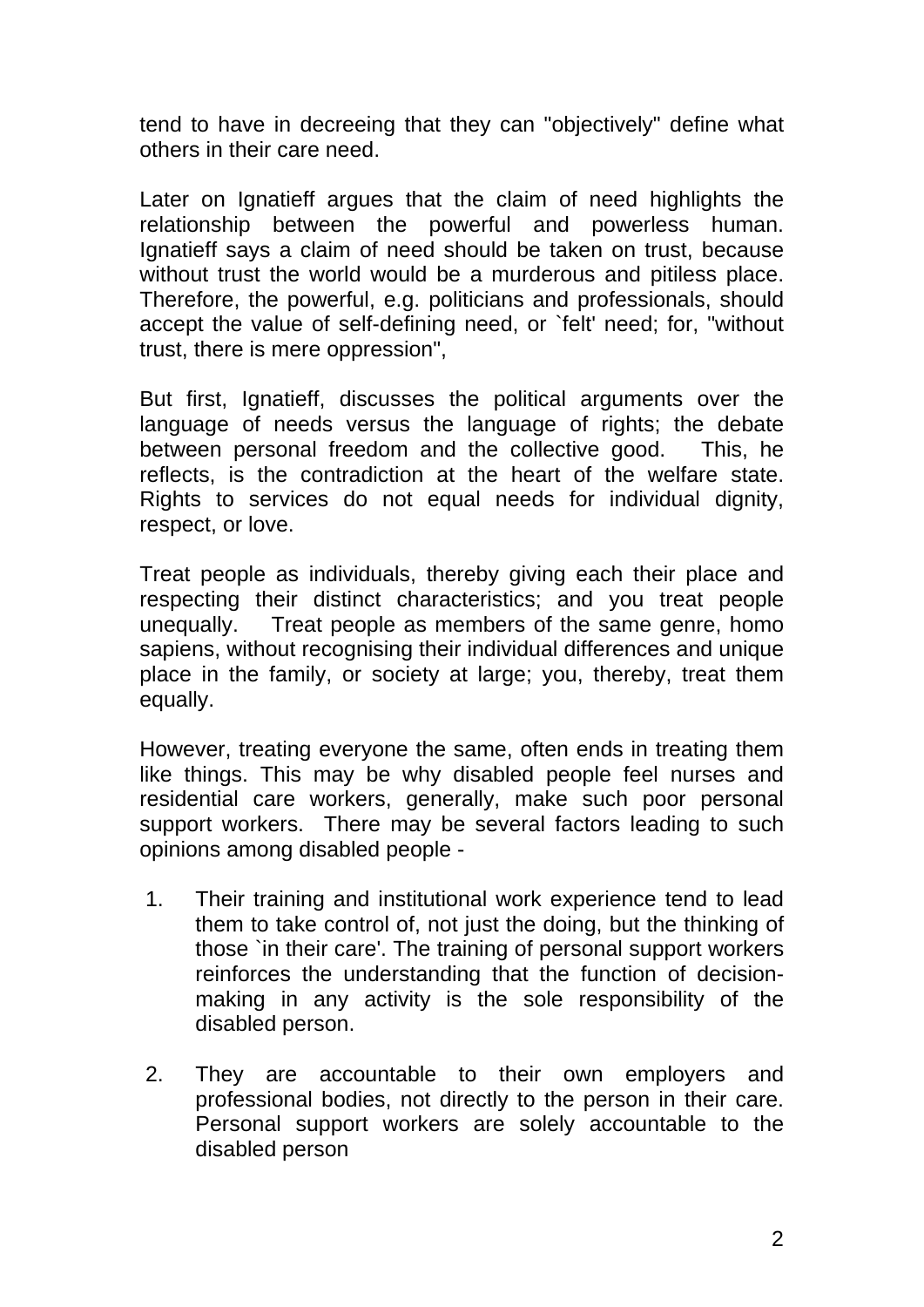3. They are often pressurised by management to care for too many `patients', due to under-resourcing of services. They are forced into trying to make sure each one gets the same proportion of their limited time and skills. This, in turn, restricts their ability to take into account the higher order needs of people. They can barely satisfy the more basic ones. On the other hand, personal support workers work mainly to one disabled person.

In the end, whereas personal support workers can treat people as people, traditional nurses and care workers, treat `the cared for', more often than not, as 'things'. 'The cared for' are frequently being stripped of their dignity and individuality as rational and respected members of a social group, in a frantic effort to satisfy their basic physical needs.

When, over thirty years ago, Sweden began decanting disabled people from institutions and developing their community care support systems not only was this problem recognised, but so was another -

**"In the systems of nursing and integration the disabled person has to play several different roles. In the customary institution he is a passive receiver of help and assistance. When living freely and independently, the disabled person - like all others - has to ask for service. Our investigations show that many disabled people starting their integrated lives find it difficult to exchange the passive role of receiver for the active one of ordering service. We found that nurses and service assistants have the same problem although the direction is reversed. A well-educated and well-trained nurse who is familiar with her role of thinking and acting for the disabled (person)[1](#page-2-0) will have considerable psychological trouble when she has to take her place as a service assistant to the disabled (person). If we are unable to teach and train the disabled (person) as well as the service staff for these new roles we will lose the possibility of real integration. This training is therefore a very important part of the rehabilitation process."** [2](#page-2-1)

-1

<span id="page-2-0"></span><sup>(</sup>The noun `person' has been added after the adjective `disabled' in this quote to avoid discriminatory language. Undoubtedly, the writer also has difficulty with sexism, as he assumes the carer will be female.)

<span id="page-2-1"></span> $2$  Brattgaard, Sven-Olaf, (1974), "Social and psychological aspects of the situation of the disabled", reprinted in Boswell, D. M., and Wingrove, J. N., "The Handicapped Person in the Community", Tavistock Publication in association with the Open University.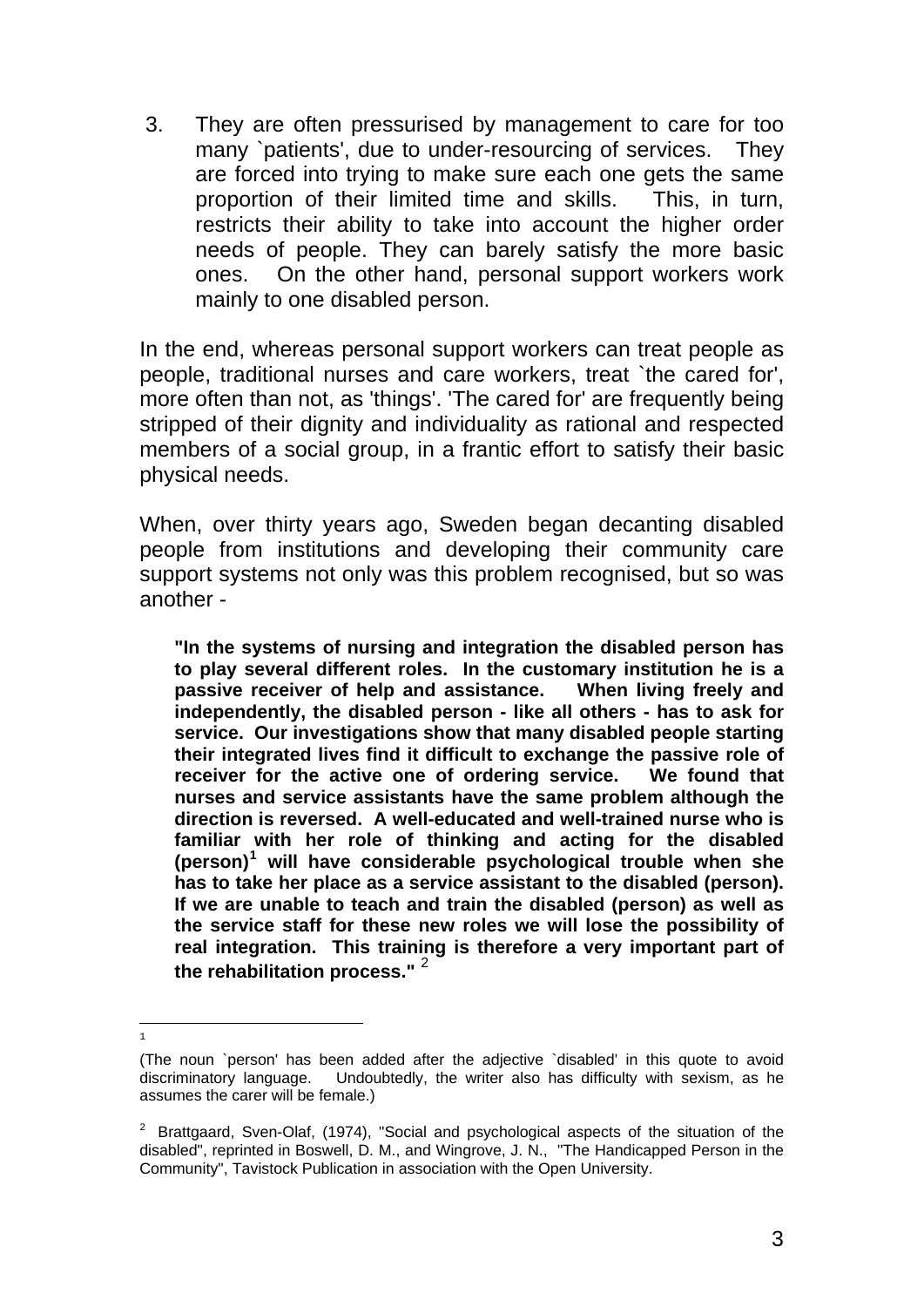Returning to Ignatieff, he continues the political debate over the needs of strangers, either as individuals, or as members of the same genre. The first highlights liberty and personal freedom; whereas the second advocates solidarity and collective social good.

Ignatieff states that liberals (i.e. Conservatives) choose the first, thinking it is right that those with social standing should have more than those without. After all those without have only themselves to blame, because they are inadequate or lazy. However, socialists (as opposed to liberals) argue that liberty and personal freedom can exist alongside solidarity and collective social good. Yet, Ignatieff points to both the British Welfare State and the communist states, as examples where socialists have not yet managed to reconcile personal freedom with collective social good.

Beneath all our differences, there is a common group of natural needs. These needs of all human beings - food, warmth, shelter, etc. - should lead us to believe in our solidarity and collective social good. Yet there is no such thing as `natural man'. As Ignatieff writes - we "are clothed not just in skin, but class and history".

My needs as a social being are different to my needs as a natural being. My needs as both are likewise different to yours. Our obligations are also based on differences. Our obligations as a parent are different from those of a spouse or friend or even to organisations, such as work, club, or church. Our obligations are also confined to this culture, and this period of time. Social differences rule obligations, or duties, not natural identity.

Even natural needs are confined to a social context. My hunger is not the same as that of a refugee in Ethiopia. In addition, if we all had the same natural identity, the life of starving refugee would mean the same to me as the life of my mother, or child. Social differences do mean more than natural identity. Such feelings of solidarity and collective social good, in the vast majority of cases, just do not exist.

In the chapter dealing with people's natural versus social needs, Ignatieff takes, as an illustration, Shakespeare's play "King Lear". As a king Lear could demand the fulfilment of every whim or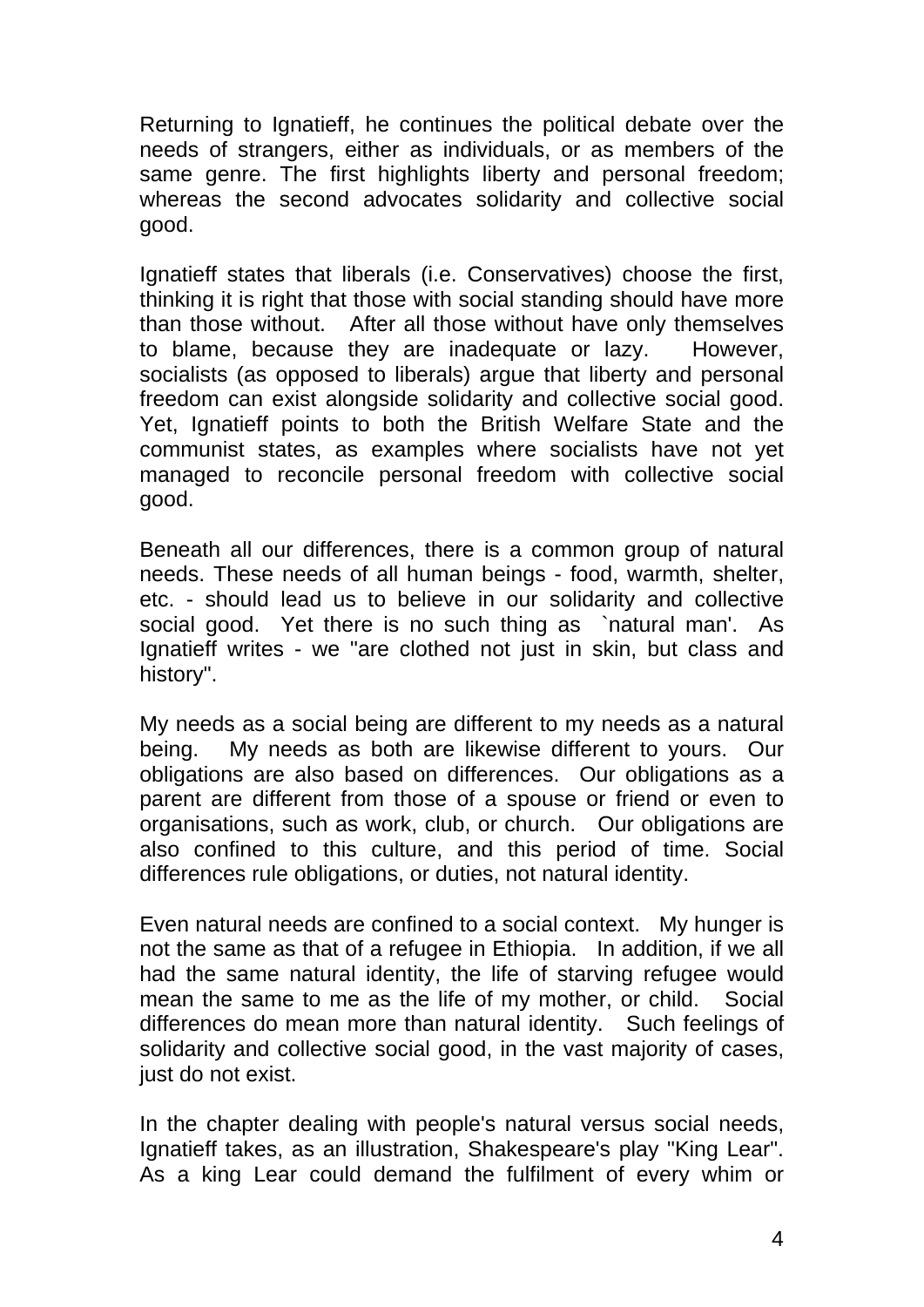desire, but as a pauper he is made to justify his plea for help to satisfy his needs for survival.

All his life he had been addressed in the supplicating language of need from his subjects. Now, as a pauper, he has to use the same language and reason for his need. As a king he had no claim that needed an argument; as a subject he is forced to give reasons and account for himself

**"0, reason not the need! Our basest beggars Are in the poorest thing superfluous. Allow not nature more than nature needs. Man's life is cheap as beast's. Thou art a lady, If only to go warm were gorgeous, Why, nature needs not what thou gorgeous wear'st, Which scarcely keeps thee warm. But for true need - You heavens, give me that patience, patience I need. "** 

Why should he beg like this? He is asking his daughter for help. Should he reason with his daughter? Has the daughter not got an obligation to her father?

What Lear is asking for is a retinue of knights - not something all human beings need. Yet, as Lear says, if we were all judged by the standards of our natural need, no-one would have their social needs satisfied - we would be like animals. The social world, he argues, is a place of differences, where each person's needs depends on their rank, position and history. Lear also argues as a man. To question anyone's need, he says, is to presume they lack the capacity to know their own minds.

His daughter had just done that -

**0 sir, you are old Nature in you stands on the very verge Of her confine. You should be ruled and led By some discretion that discerns your state Better than you yourself** 

Fathers often tell daughters whom they should marry. Then daughters rake revenge and dictate terms when fathers are old. The fulcrum of family relations seems to be based on power, not obligation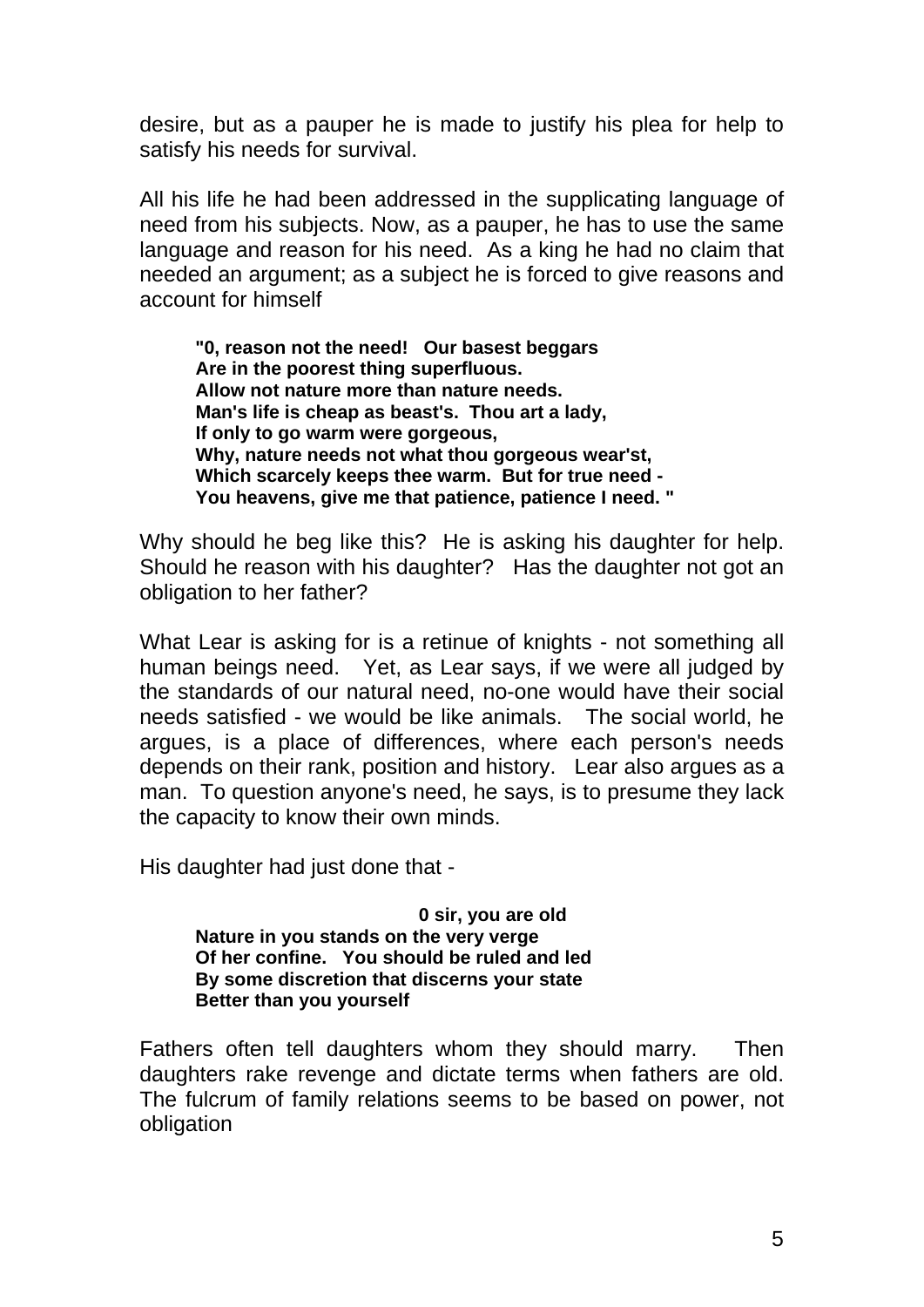Lear's daughters saw his cry of need as a cry for power. To give Lear his knights would be to give him power. Similarly, to give those in the welfare state adequate resources would be to give them power. To give power to the powerless - is this not the stuff of revolution; are we not in danger of overthrowing the establishment? This depends on whether you look upon `the needy' in terms of an equal fellow, who should have the same opportunities to exercise power over their own lives; or as a lesser person, who should have less opportunity and remain in a state of dependency.

Many professionals and so-called 'liberals' say that people do not know what they really need. There must be some objectivity - but objectivity never exists. Assessment of needs happens within a set of parameters and within the confinements of finite resources both determined by powerful people.

Ignatieff states -

**".... Human beings must be trusted to know themselves, however imperfect we admit self-knowledge to be, for without trust, there is no limit to oppression. If the powerful do not trust the reasons of the poor, these reasons will never be reason enough. A rich man never lacks for arguments to deny the poor his charity.** 

**…….. The demand to give reasons for need is the demand that the poor person, show themselves as deserving.** 

**……. The claim of need has nothing to do with deserving; it rests on people's necessity, not on their merit; on their poor common humanity, not on their pathos.** 

**……. Once the rich begin to demand reasons, once they cease to take claims on trust, Lear asks, what obligations will survive? Will the utterance of starvation be enough for the hardhearted? Why stop there? 'Man's life is cheap as beasts.'"** 

Need, within the welfare state is mainly based on an assessment of personal income. Most services for disabled people are means tested; and this has become more so since the implementation of community care.

Disabled people have long argued that services and provision should be designed to promote independent living and based on an assessment of what is needed to overcome the physical, social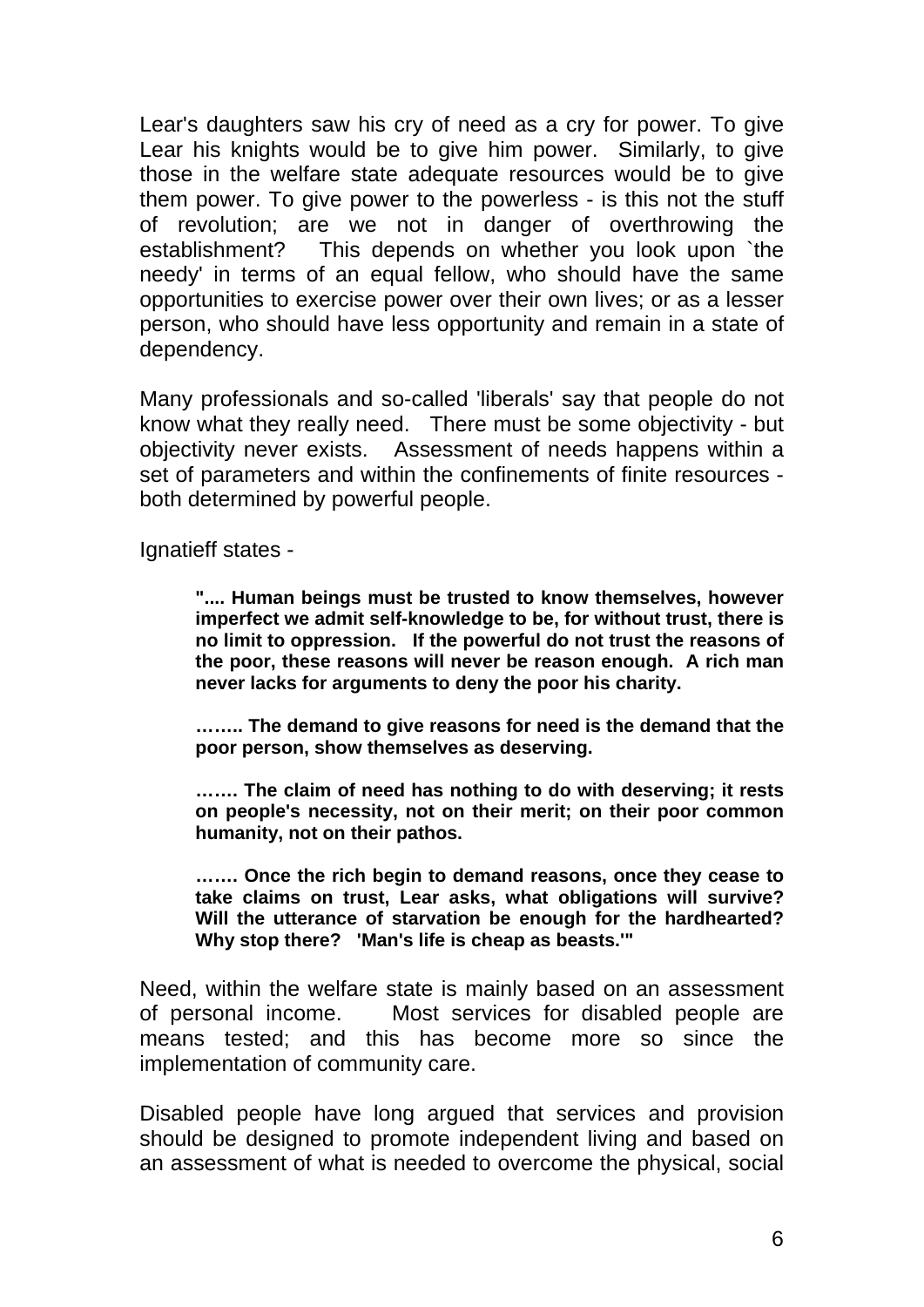and organisational barriers, which have been erected against them by able-bodied society.

One basic precept of community care was to support people to live independently within the community and to empower them to participate equally within society. Before its implementation, the government had already conceded the need for severely disabled people to receive direct cash to pay for their own care at home and maintain their independence.

Under coercion, the government drew up criteria for this provision in the expectation that only 2,000 people would be eligible. A *charity,* "Independent Living Fund", was therefore established. When, some five years later, the Fund was supporting over 22,000 people at over 20 times the cost, changes were made in the criteria to limit the eligibility.

Disabled people's needs were the same, but resources were denied to them, because the criteria for eligibility were restricted by those in powerful positions: those whom liberals say are more deserving because of their social standing.

Eventually, the government changed the entire system, to bring it in line with community care. Now it is extremely difficult to get funding from the Independent Living Fund: "A rich man never lacks for arguments to deny the poor his charity"; nor, for that matter, does the powerful lack the argument to deny resources to uphold the rights of the powerless.

In his discussion on natural versus social needs, Ignatieff does not consider the most contemporary argument, which predominates present day community care thinking; and upon which its champions draw when they voice its merits. This is *monetary theory* in the management of resources. The government, both local and national, and now its opposition (Labour), says the country can only pay for what it can afford. Their professionals and administrators are now confined to finite budgets and are told to work flexibly and imaginatively within them.

Monetary theory may have general approval. However, there is still an argument about how much the rich taxpayer can afford, 20% or 30% of total income? Also, in which form - either, direct, e.g. income tax, or indirect, e.g. VAT on fuel - should s/he pay it?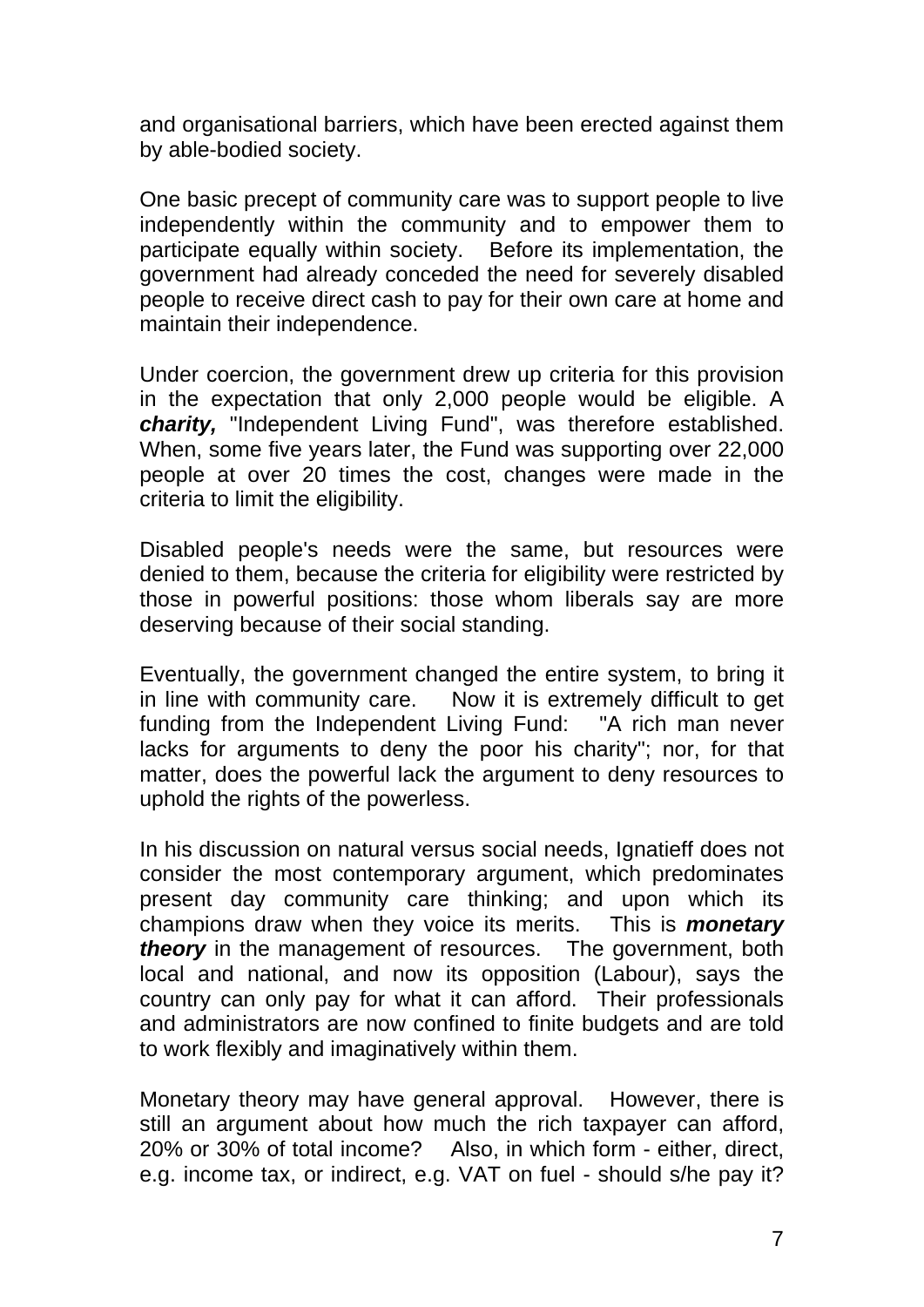There is yet another argument about how the taxpayer's cake of money should be divided up, both between budgets, e.g. between defence and health; and within budgets, e.g. between mentally ill people and disabled people.

Ignatieff does contrast between what a person needs and what they are due. What one needs, he says, one does not earn or deserve. Therefore, one should not have to justify need. Entitlement inheres to one's person, or humanity, not one's status. The bottom line should be each one of us in need should be entitled to the basic necessities of life from others superfluity.

What one is due is what one deserves. These are other claims, due to their station, rank, merit or contribution to society. This is the basis of the social security system.

If I am disabled as a child, or without making any contribution to national insurance I receive less than someone who becomes disabled after working for a while. Only my basic needs as an individual are met. I have no social standing within society. If I become disabled after working a while, and thereby contribute both to society's wealth and the national insurance system, I still get less than someone who becomes disabled whilst in the armed forces. Therefore, my social standing in society is related to my 'worth' and is duly recompensed; but my 'worth' to society, as a worker, is not as much as my 'worth' as a defender and killer.

This system operates irrespective of the degree of impairment. As a youth, I may have multiple impairments, mental, sensory and physical; whilst as a worker, I may have an amputated leg. It is also irrespective of the cause. As a worker I may have contracted an industrial disease, or had an industrial injury; whilst as an army officer I could have an injured back after a road accident, caused by my own drunkenness.

Ignatieff states:

**"If basic need is what is necessary to man as a natural being; these additional claims are due to him as a social being. If a man's need is what is necessary to his survival, his due is what is essential to his honour - to his self-regard, and to the regard in which he is held by others."**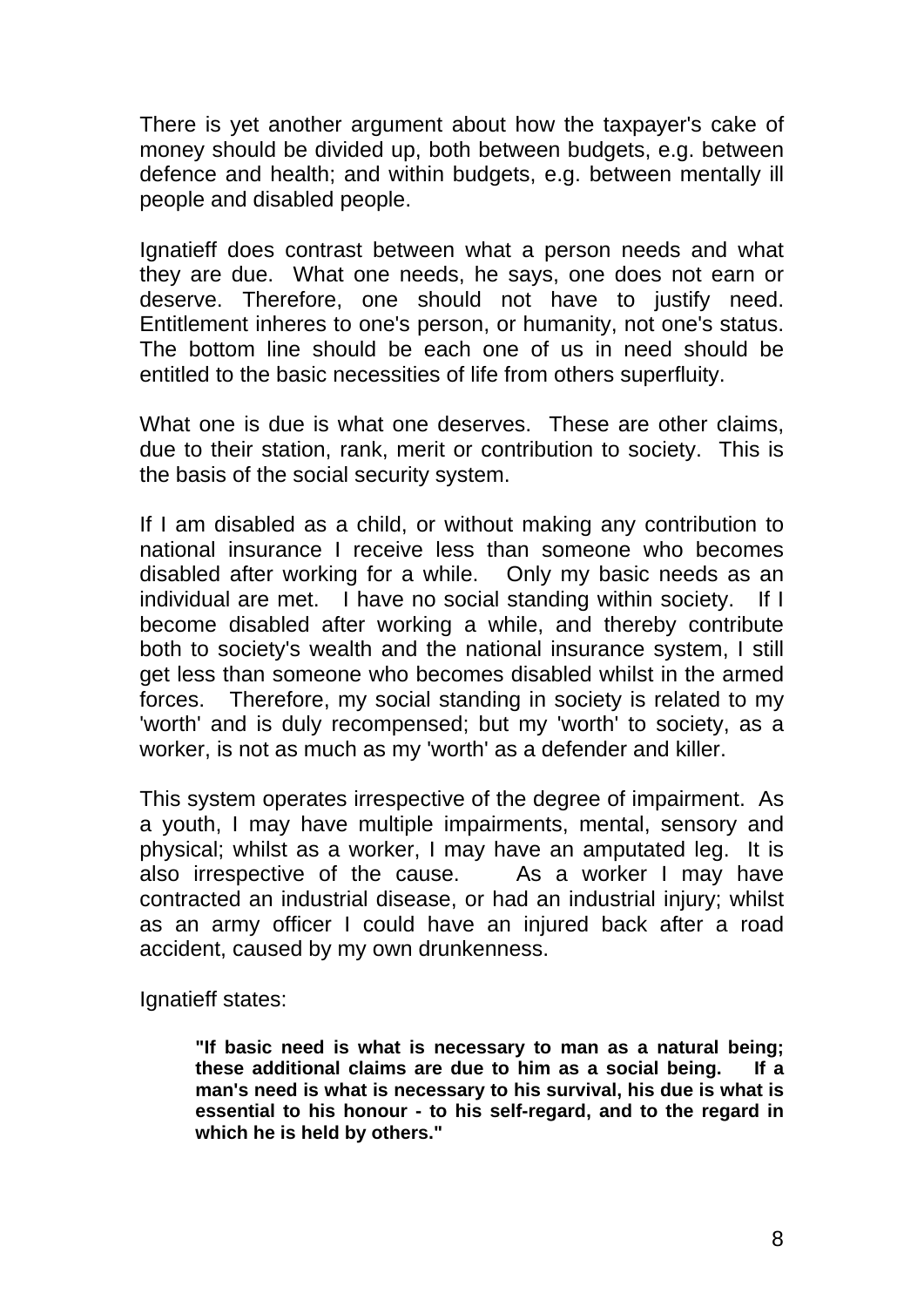However, these two are really one. What a person needs is their due, and what is their due, they need. To give a person only what they need, is to dishonour them as social beings, as Lear says:

#### **"Thou art the thing itself; Unaccommodated man is no more But such a poor, bare forked animal',**

The welfare state in the time of Lear was non existent. Mad people, disabled people, criminals, the poor, all were excommunicated into the barren heath around the villages, even 'physics' - people we now call 'doctors' were driven out when their potions did not work.

There, in the barren heath, only the needs of 'natural man', or 'unaccommodated man' could be met, if at all. They were met, either by individuals, themselves, through self preservation, or from those others likewise excommunicated, through exchange or empathy.

In the days of Lear, a hotchpotch of Barons, Burghers, or even the masses of common folk, could exile people from the rest of the community. From the Poor Laws in the early 1700's, through the development of institutions in the Victorian era, to the post-war welfare state and on to today's community care, society has empowered sheriffs, doctors and social workers to excommunicate those who are deemed to be deviant, from the rest of society.

As Ignatieff writes -

**"There is one thing more to say. The heath of Shakespeare's time is gone. The landlords fenced it, put it down in furrows and grass and set the masterless men to work upon it for wages. Lighted highways were pushed through its darkness, and the King's peace was spread like a seamless cover on the land. At night, the police patrol its wastes. The vagrants are in shelters or the unemployment roll. Old men whom their daughters abandon now get their pensions and a home visitor.** 

**But there is still a heath; it is the vast grey space of state confinement. On the wards of psychiatric hospitals, the attendants shovel gruel into the mouths of vacant or unwilling patients; in the dispensaries, the drug trays are prepared; on the catwalks of the prisons, dinner is slopped into trays and thrust into cells. Needs are met, but souls are dishonoured. Natural**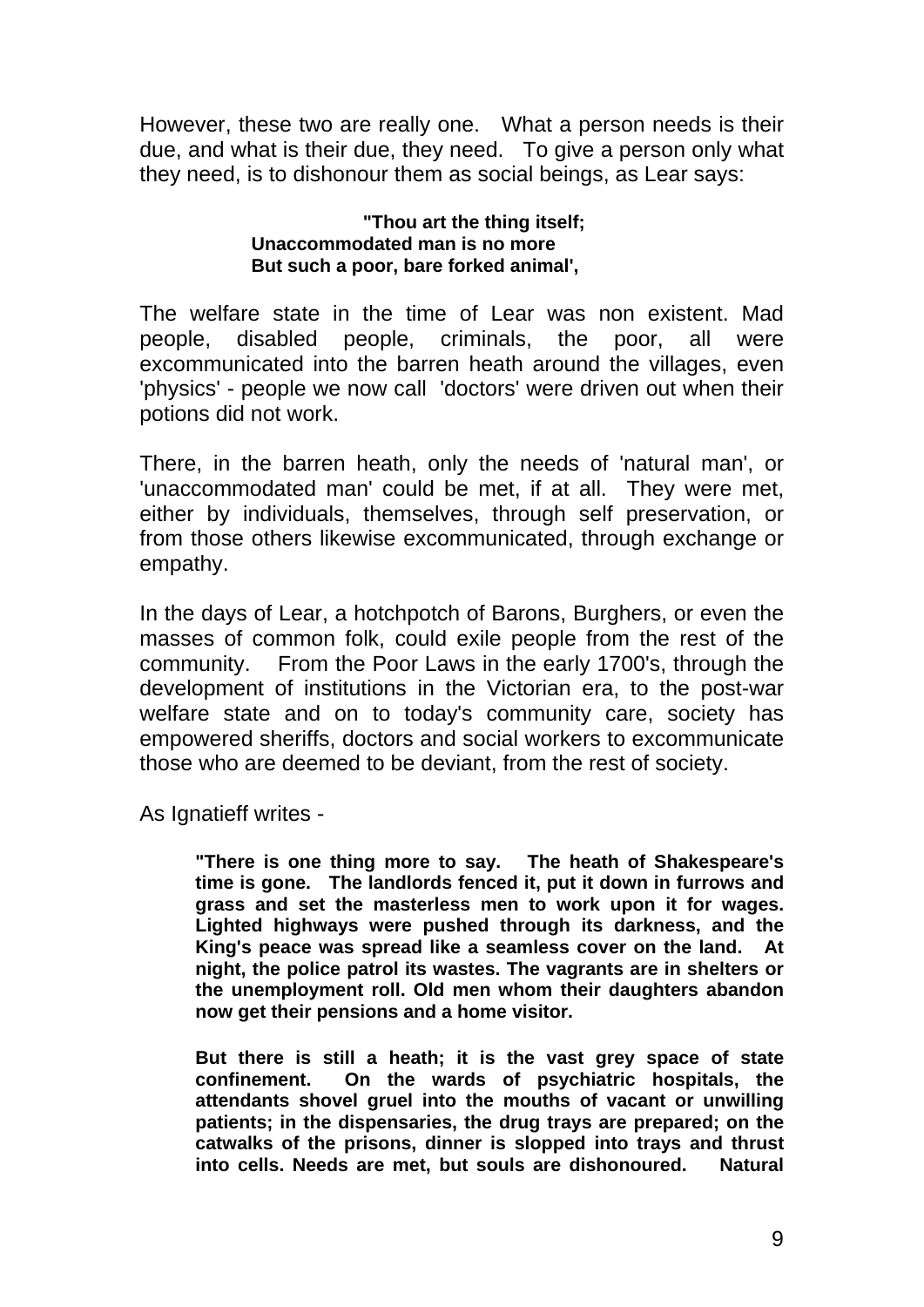#### **man - the 'poor, bare forked animal' - is maintained; the social man wastes away."**

In the new heath of today's society; `unaccommodated man' does not need to rely on the empathy of his fellows, or on the exchange mechanisms of mutual survival. He does need to rely on the new army of professionals upon whom society has conferred the power to either rehabilitate him to fit into the status quo, or failing that care for him in the heath lands outside.

The struggle now is not only to redress the power between the 'unaccommodated man' and the professional, but to stop people being 'unaccommodated' in the first place. This must be done by making society itself more accommodating to 'needy', or to use a more accurate term, **'non-resourced'**, people's specific situation. Society must acknowledge that their needs are the same as others who have resources. It is only the resource, which is difference, either in amount or kind.

By looking at needs, both natural and social, as a dynamic process of resource transfer and ownership of power, we may see more clearly how the fear, hatred and discrimination within society maintains its heath lands and forces those upon whom fear, hatred and discrimination is heaped to remain therein. Perhaps, it may even motivate some to do something about it.

The following exercises may stimulate thought and discussion.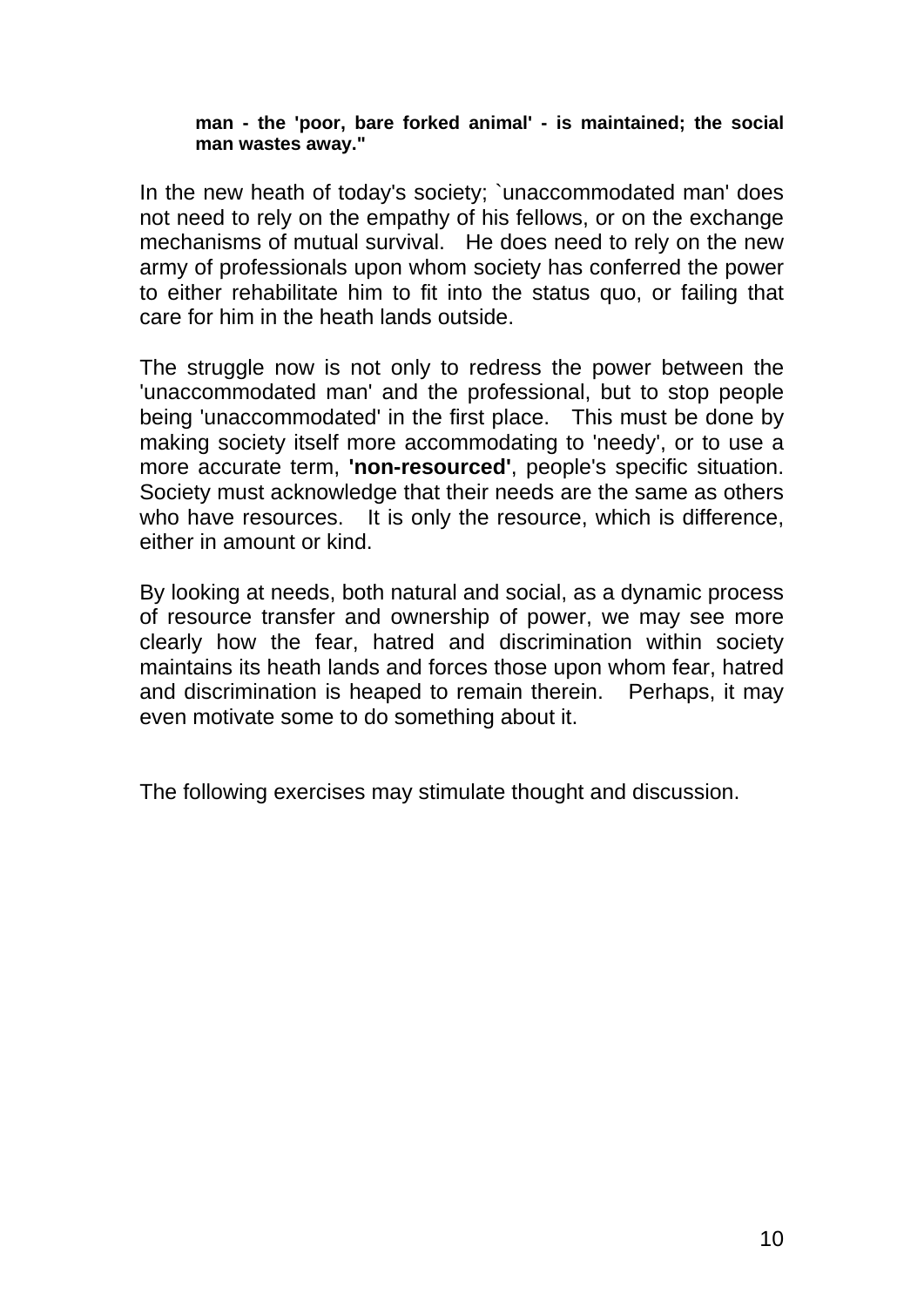### **Group Exercise**

#### **WHAT IS NEED?**

Michael Ignatieff's book on natural and social needs, "The needs of strangers", took Shakespeare's play, `King Lear', as an illustration for his discussion.

As king, his merest whim or desire would be granted. As a pauper, his needs have to be argued and justified:

**Lear: "0, reason not the need! Our basest beggars Are in the poorest thing superfluous. Allow not nature more than nature needs. Man's life is cheap as beast's. Thou art a lady, If only to go warm were gorgeous, Why, nature needs not what thou gorgeous wear'st, Which scarcely keeps thee warm. But for true need - You heavens, give me that patience, patience I need. "** 

Patience may be what most clients of the welfare state need as they deal with providers, their bureaucracies, assessments and timeless delays in supplying resources.

However, that aside, this discourse on natural and social need might profitably lead to a discussion of 'need' in terms of resource transfer and ownership of power.

Look at the following framework, within small groups.

### **RESOURCE TRANSFER**

| <b>DEMAND</b> | <b>SUPPLY</b>                      | <b>METHOD</b> | <b>POWER STATUS</b><br><b>BASE</b> |                  |
|---------------|------------------------------------|---------------|------------------------------------|------------------|
| <b>Desire</b> | Obligation                         | Gift          | Recipient                          | <b>Intrinsic</b> |
| <b>Needs</b>  | Charity (1)                        | Assessment    | Provider                           | <b>Intrinsic</b> |
| <b>Needs</b>  | <b>State</b><br>Welfare (2)        | Assessment    | Provider                           | <b>Extrinsic</b> |
| <b>Rights</b> | <b>Civil Rights</b><br>Legislation | Purchase*     | Recipient                          | <b>Extrinsic</b> |

(\* 'to get in any way, other than inheritance' (legal term))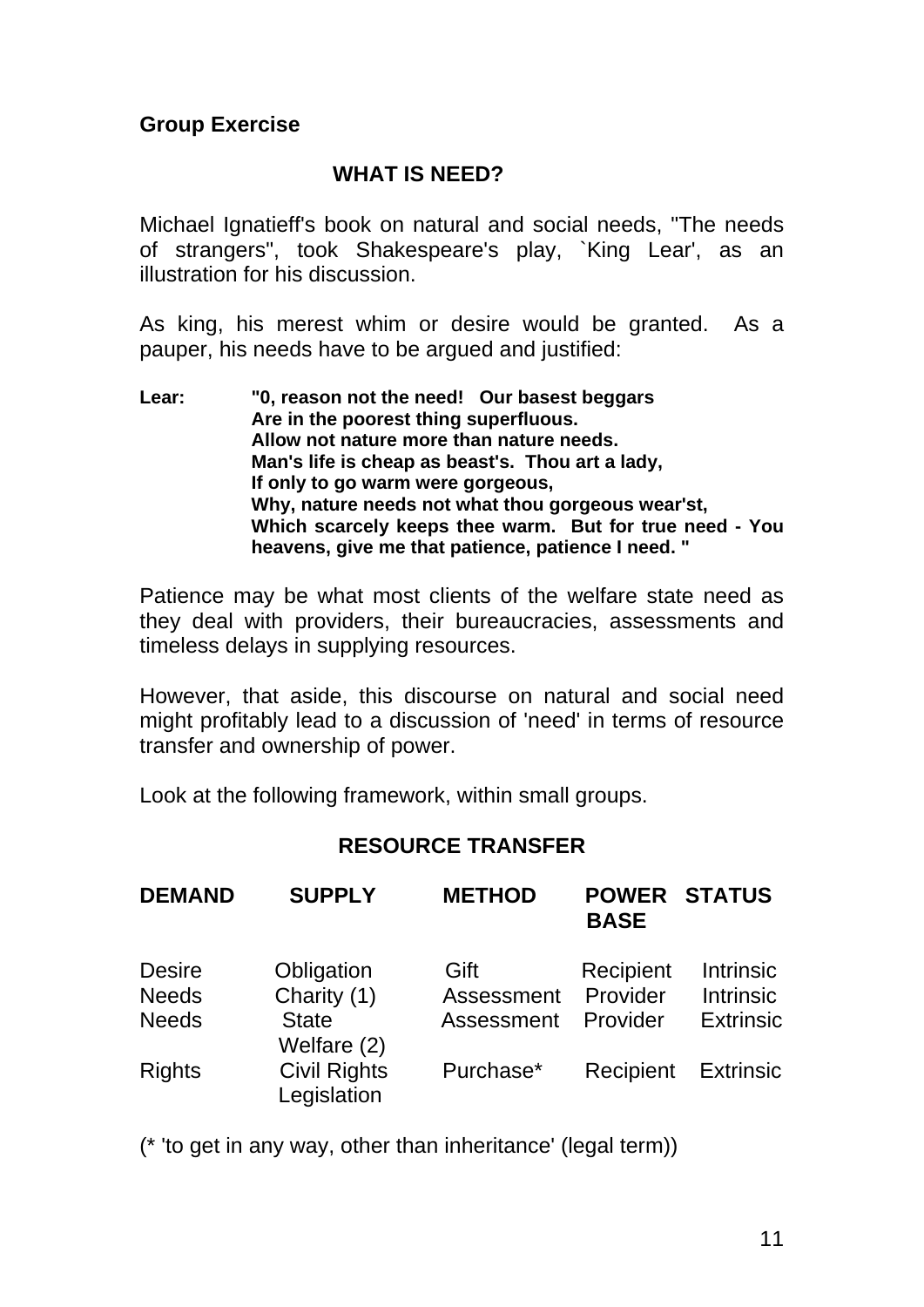This table describes a method of looking at the different ways resources may be transferred from one to another within society.

The process starts from the type of `Demand' from the recipient of the resource - whether it is a feeling of desire, or an expressed need, or a civil right.

The table then describes the type of `Supply', or the basis from which the provider of the resource acts. This may be

- ♦ a feeling of obligation on the part of an individual, because of some emotional tie;
- ♦ an act of charity on the part of an individual or body;
- ♦ or through the enablement of some provision of the welfare state legislation - based on a professional assessment of need;
- ♦ or the outcome of some convention, or law of society, following civil rights legislation.

It goes on to illustrate the method of transferring the resource whether it is given as a selfless gift from the provider; or after a process of assessment and consideration, by the provider; or purchased by, or on behalf of, the recipient.

Then the table suggests where the 'Power Base' lies - whether within the recipient, or the provider of the resource.

Finally, the table indicates the 'Status' of that power base - whether it is intrinsic, because of its inheritable or historical status; or extrinsic, because of an external factor, such as a professional assessment, or some legal status within society.

Of course, this table only gives a framework of the types of processes within resource transfer. Illustrations of each process do not guarantee the outcome of a resource transfer. There needs to be "a resource" somewhere in the system to transfer; and either the recipient or the provider has to have some actual "power" to facilitate that transfer.

Take a child's desire to have a toy. The child may, or may not have intrinsic power over the mother, depending upon how obligated the mother is to the child. In addition, the mother may or may not have the resource to give the child a toy.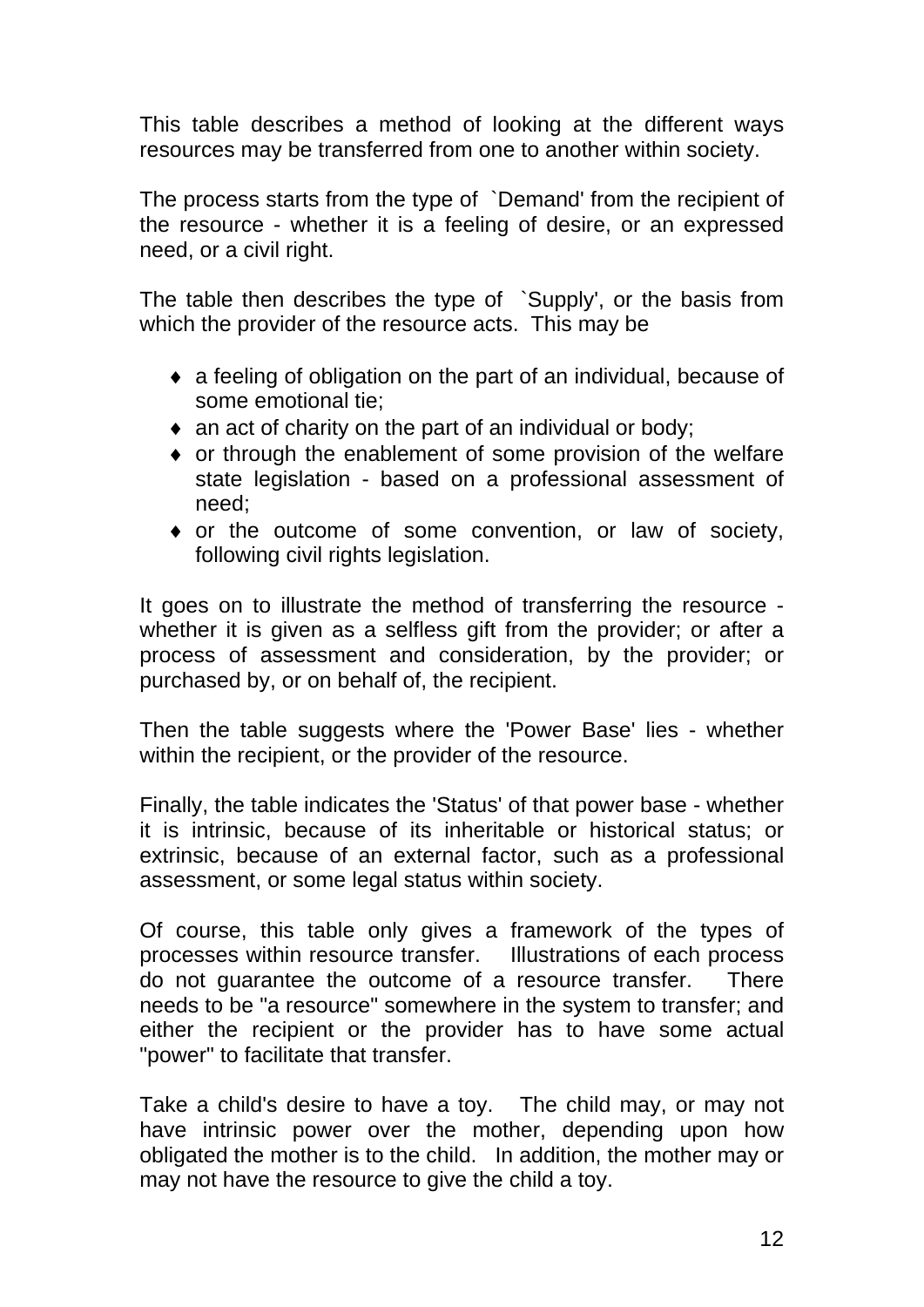Similarly, a disabled person may have a right to be assessed for personal assistance, but if the local authority gives assessments a low priority in its budget, or just has no-one to do the assessment, that person still has to wait.

#### **Group Exercise**

**Consider the table and discuss the relative outcomes of each situation in terms of power in both recipient and provider; and the values of equity, independence and civil participatio**n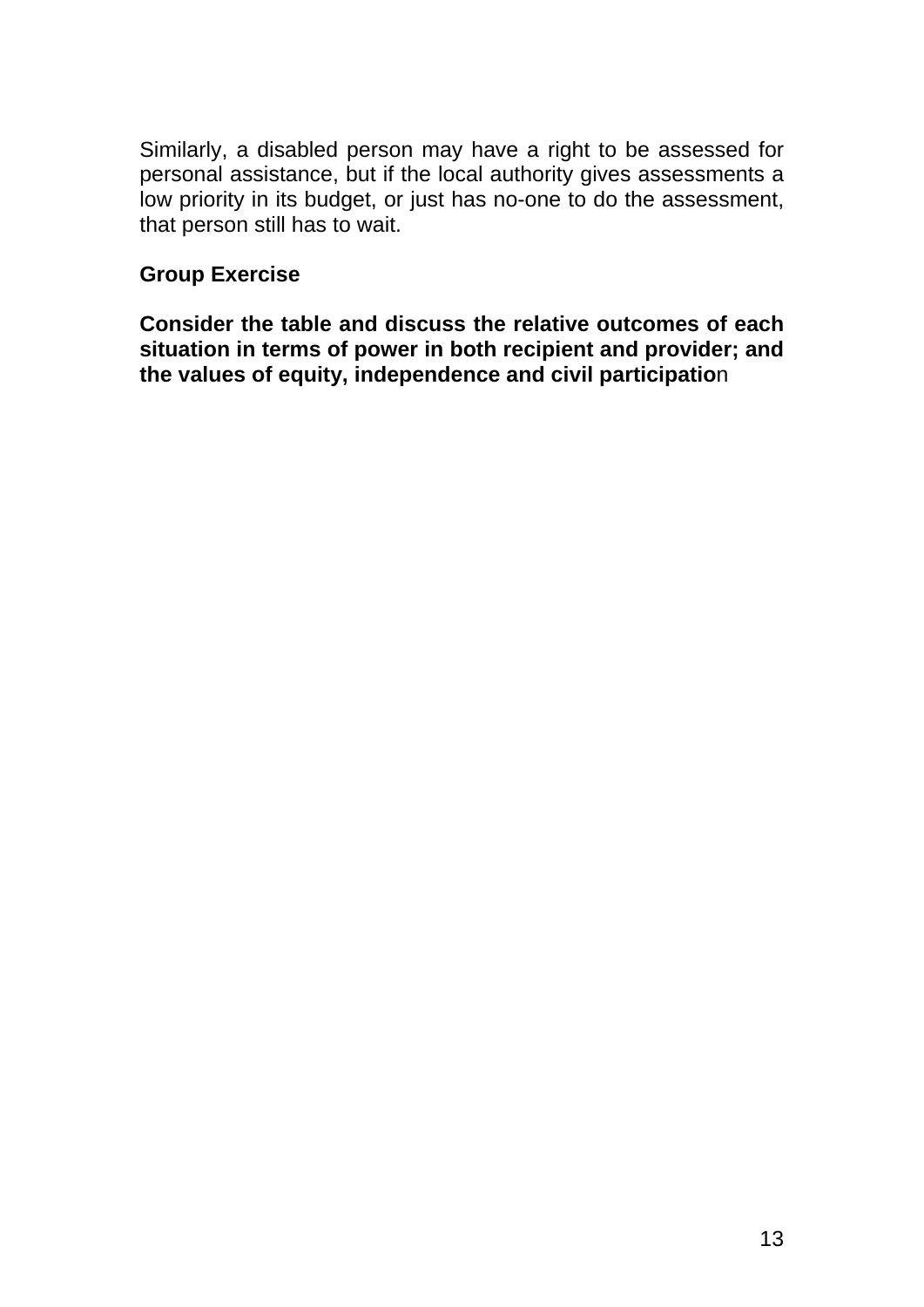## **FIRESIDE THOUGHTS**

(Extract from: "The needs of strangers", Michael Ignatieff, Chatto & Windus, The Hogarth Press, 1984)

**"If need is a tragic idea, if King Lear is a tragedy of need, it is because those feelings we call needs have a necessity which can drive us even to our own destruction. Desire does not have the force of tragedy; it has the cunning to bend around reality, to send its shoots and tendrils over the wall of the real. But need cannot bend, cannot defer, cannot wait. It has no patience. It is tragic because it submits neither to the will, nor to the real. We are not animals to sit out the storm, to adjust our means to our realities. We are the only creatures who rage at the injustice of our fate, who struggle against our needs and the fates that prescribe for us.** 

**There is one thing more to say. The heath of Shakespeare's time is gone. The landlords fenced it, put it down in furrows and grass and set the masterless men to work upon it for wages. Lighted highways were pushed through its darkness, and the King's peace was spread like a seamless cover on the land. At night, the police patrol its wastes. The vagrants are in shelters or the unemployment roll. Old men whom their daughters abandon now get their pensions and a home visitor.** 

**But there is still a heath; it is the vast grey space of state confinement. On the wards of psychiatric hospitals, the attendants shovel gruel into the mouths of vacant or unwilling patients; in the dispensaries, the drug trays are prepared; on the catwalks of the prisons, dinner is slopped into trays and thrust into cells. Needs are met, but souls are dishonoured. Natural man - the `poor, bare forked animal ` - is maintained; the social man wastes away."**